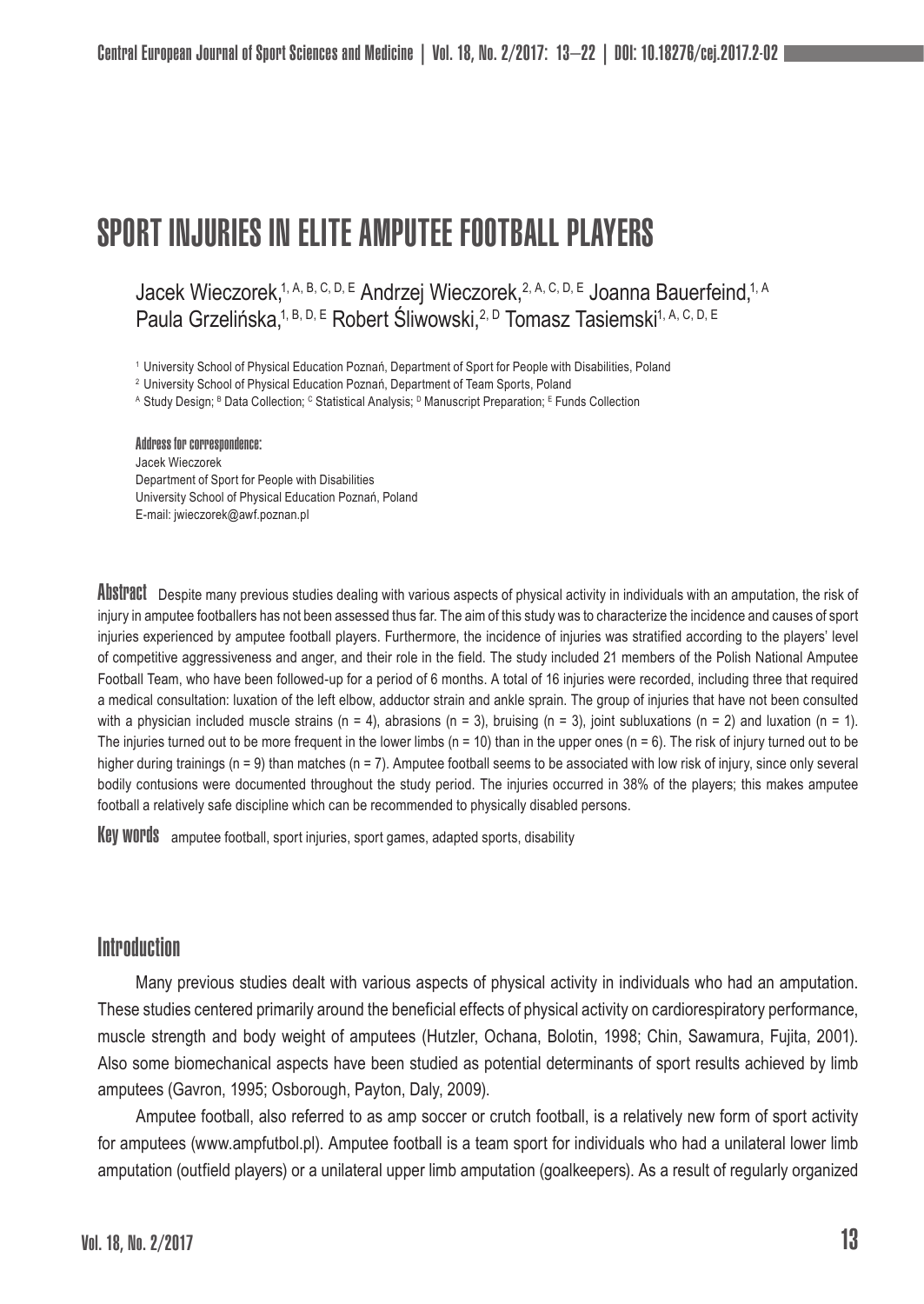tournaments, this discipline gains growing popularity worldwide. Amputee football is played with seven players on each team, each using two forearm crutches. The use of prostheses during amputee football matches is forbidden (Yazicioglu, Taskaynatan, Guzelkucuk, Tugcu, 2007). Each game consists of two 25-min halves with a 10-min rest period in between. Each team is allowed a 1-min time-out per either half (Yazicioglu, 2007).

Amputee football is one of few team sports suitable to study the effects of physical exercise on body and various functional aspects of limb amputees. Previous studies dealing with the problem in question centered primarily around an association between body composition, anaerobic performance and sprint ability (Özkan, Kayıhan, Köklü, Ergun, Koz, Ersöz, Dellal, 2012), as well as around nutritional characterization of amputee football players (Gomes, Riberio, Soares, 2006). Simim et al. (2013) studied anthropometric profile and physical performance characteristics of amputee football players. Also the effects of playing crutch football on balance, strength and quality of life in unilateral below-knee amputees have been studied (Yazicioglu, Taskaynatan, Guzelkucuk, Tugcu, 2007). Yanci (2014) compared the quality of life of amputated footballers and non-footballers; the study demonstrated that this discipline exerts beneficial effects on the quality of life of disabled people. Similar conclusions were also presented by Monteiro et al. (2014) who compared the quality of life of individuals with lower limb amputations who played football and those who did not engage in any sport activities.

Although some psychological, motor and morphological aspects of amputee football were a subject of previous research, still a number of important issues, including health threats posed by this discipline, have not been addressed adequately thus far. Injuries constitute a potential adverse effect of practicing sport in both fully able-bodied and disabled persons. The issue of injuries in Paralympic sports is difficult to recognize owing small sample sizes, short periods of evaluation and lack of objective medical diagnoses (most available data originate from retrospective studies and survey-based analyses) (Willick, Webborn, 2011; Molik, Marszałek, 2013). The results of previous studies imply that the incidence of injuries among disabled and able-bodied athletes is similar, and differences between these two groups refer to the types and mechanisms of experienced contusions (Ferrara, Peterson, 2000). Willick and Webborn (2011) proposed two classifications of injuries acquired by disabled sportspersons: due to the type of practiced sport and due to the type of disability presented by an athlete.

Based on available literature, sport injury can be defined as a bodily injury that arose during training or competition, and disabled, hindered or modified athlete's participation in sport activities for at least one day (Ferrara, Buckley, McCann, 1992; Ferrara, Buckley, 1996). Such definition of sport injury was used in many previous studies dealing with the problem in question (Taylor, Williams, 1995; Bauerfeind, Koper, Wieczorek, Urbański, Tasiemski, 2015).

Previous research demonstrated that Paralympic athletes typically experience minor injuries that contribute to discontinuation of training for no more than seven days and do not require a long-term recovery (Molik, Marszałek, 2013). Previous studies of injuries experienced by physically disabled team sport athletes included primarily individuals who practiced wheelchair basketball (Danis, Mikuła, 1999), sitting volleyball (Wieczorek Wieczorek, Jadczak, Śliwowski, Pietrzak, 2007; Bolach, Bolach, Dorobisz, 2010), regular volleyball (Reeser, 1999; Bolach, Bolach, Łobos, 2010a), and wheelchair rugby (Bauerfeind, Koper, Wieczorek, Urbański, Tasiemski, 2015). These studies demonstrated that these are the injuries resulting from overstrain, rather than the so-called acute injuries linked directly to practicing sport, that represent the main problem in disabled athletes. Consequently, the authors of these studied emphasized the need to continuously improve the preventive measures. Molik and Marszałek (2013) pointed to the need to determine the underlying mechanisms of injuries in Paralympic athletes. Other authors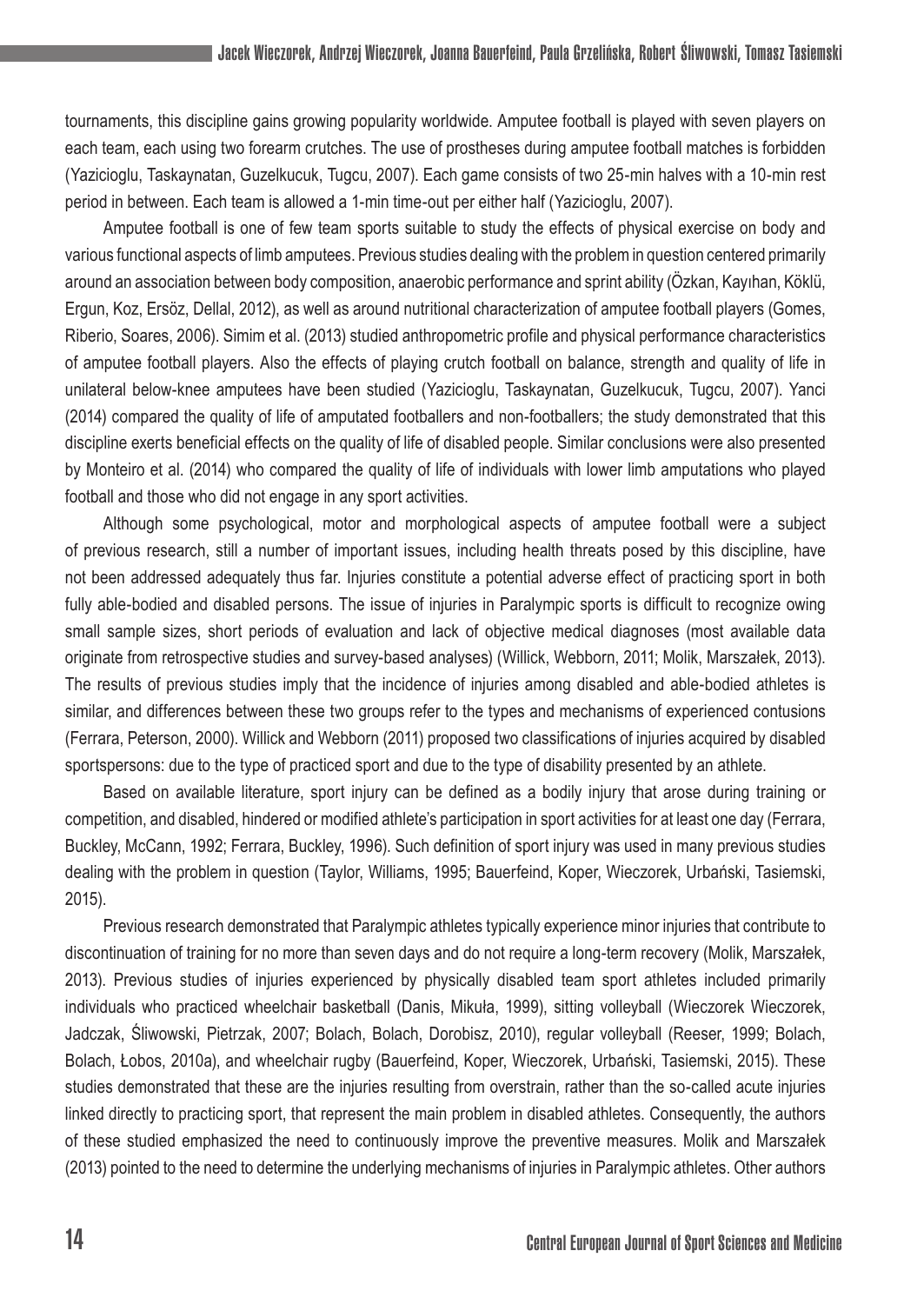analyzed relationships between the incidence of injuries and the level of aggressiveness and anger in sports (Maxwell, Moores, 2007; Maxwell, Visek, 2009; Visek, Maxwell, Watson, Hurst, 2010).

Based on the review of available literature it can be concluded that the problem of sport injuries in limb amputees has not been studied thus far. In the lower limb amputee, an injury to the other, normal limb, will inevitably disable walking and not infrequently, such person will be temporarily forced to use a wheelchair. In upper limb amputees, a severe injury of normal limb will preclude involvement in basic activities of daily living, such as eating, everyday hygiene, driving, dressing up, etc. The aim of this study was to characterize the incidence of sport injuries among amputee football players. Furthermore, we analyzed the incidence of injuries according to the level of aggressiveness and anger in sports, as well as according to players' role in the field (defensive/offensive). An accurate medical diagnosis and characterization of sport injury determinants constitute the basis for efficient prevention of these adverse effects of sport activity in disabled individuals.

## Material and methods

The study included members of the Polish National Amputee Football Team, 21 men aged between 17 and 44 years (mean 28.4 years, SD = 6.55). The subjects practiced amputee football for 2.7 years (SD = 1.04) on average, and their mean number of time spent for training was 230 min (SD = 124) weekly. The study group included 12 defensive players (8 defenders and 4 goalkeepers) and 9 offensive players (3 attackers and 6 midfield players). The subjects presented with two types of disability: congenital  $(n = 8)$  and acquired one  $(n = 13)$ . In 16 players, hypoplasia or amputation involved the lower limb, and in 5 the upper limb. Aside from amputee football, 10 athletes have been also practicing another sport discipline (strength sports, swimming, jogging, cross country skiing, Alpine skiing, cycling). The study group included 5 persons with disability class A2, 6 and 3 with disability classes A4 and A8, respectively, and 7 with limb hypoplasia. The larger proportion of participants lived in an urban setting (n = 14) than in a rural setting (n = 7). The sample included the same number of participants with master and bachelor's degree (n = 4 each). The largest proportion of subjects had secondary education (n = 9), and the smallest primary  $(n = 3)$  or vocational education  $(n = 1)$ . Most of the examined athletes were professionally active  $(n = 12)$ ; eight persons were still students and one remained unemployed.

The study was conducted between September 2014 and February 2015. During this period, examined athletes participated in a total of four training camps and ten amputee football games. Mean number of training and tournament days during the study period was 13.28 (SD = 7.88). The analysis included all athletes, as injuries were also recorded in those with lesser number of training and tournament days. All training sessions were preceded by a 20-min warm-up and ended with a 10-min stretching routine.

The study had a longitudinal character. The incidence and etiology of sport injuries were monitored throughout a 6-month period, with additional measurements and data collected at the beginning and at the end of the project. At the beginning of the project, in September 2014, the respondents completed sport activity, demographic and medical data questionnaires, and the levels of their aggressiveness and anger in sports were determined. Furthermore, the registers of injuries requiring/non-requiring a medical consultation have been handed out to the athletes. These registers were used to record the injuries experienced during the study period. At the end of the project, in February 2015, each participant was subjected to a medical consultation to classify any injuries that were not reported to a physician during the study period. Moreover, medical data provided by physicians in charge have been added to the records of more severe injuries. All of those who agreed to participate were informed about the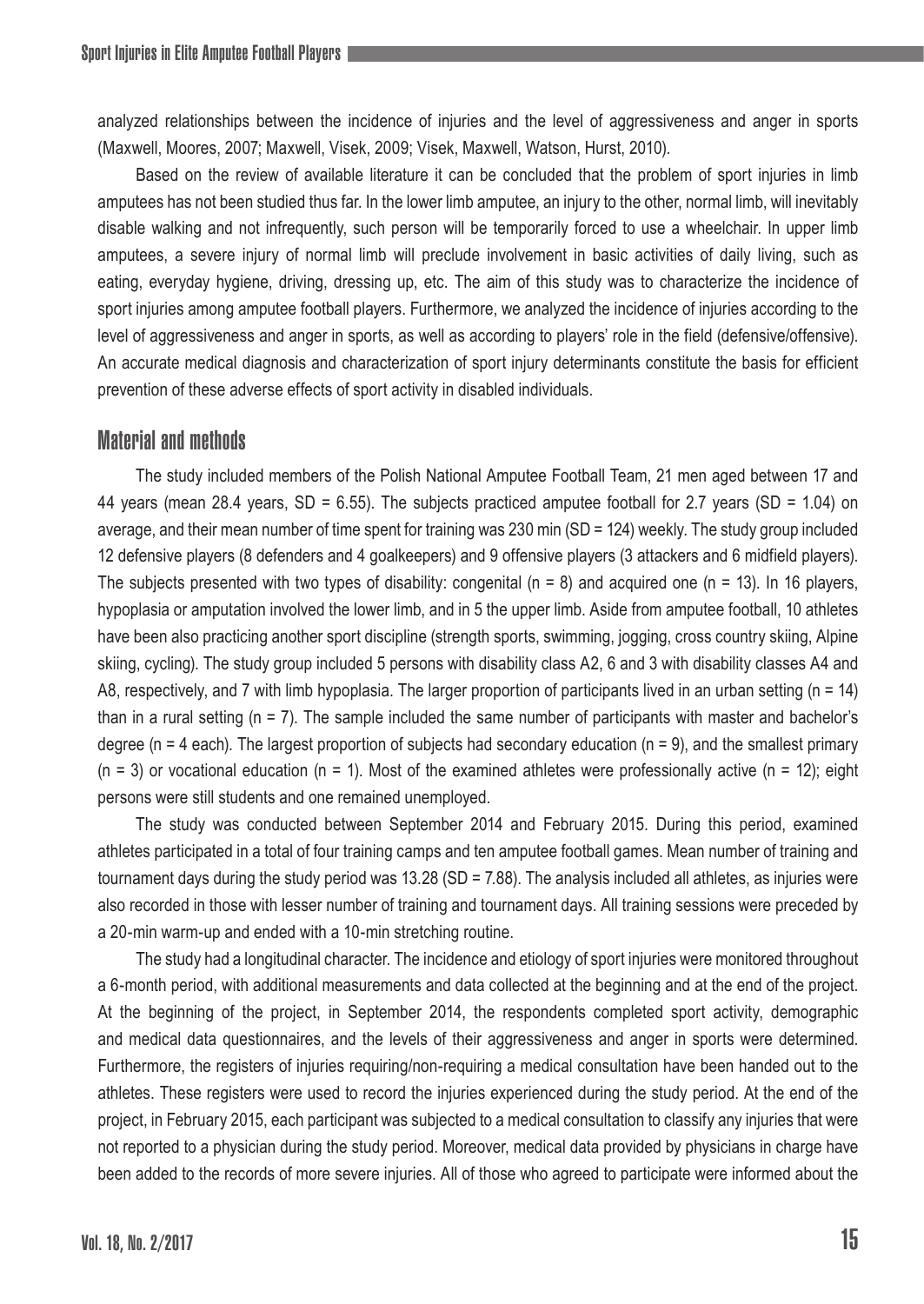study background and objectives, and were asked to complete the consent form before entering the study. It was emphasized that their participation was voluntary and confidentiality was assured.

The study was based on a diagnostic survey with four instruments.

- 1. A personal survey consisted of three parts: sport activity (information on practicing amputee football: number of trainings, duration of training sessions, other practiced sport disciplines), demographic (sex, year of birth, marital status, place of residence, education, occupation), and medical questionnaire (date of diagnosis, type of disability).
- 2. A register of injuries that required a medical consultation (date, circumstances of the injury, date of medical intervention, conducted diagnostic tests, diagnosis, treatment and its duration, time of training absence, duration of ailments).
- 3. A register of sport injuries that have not been consulted with a physician. In this questionnaire, respondents provided information about the injuries (anatomical region, type) and circumstances thereof (place, type of strain, phase of a game/training, situation in the field).
- 4. The Competitive Aggressiveness and Anger Scale (CAAS) designated to identify athletes being prone to acts of aggression and anger (Maxwell, Moores, 2007). The scale includes 12 questions, six evaluating the level of aggressiveness and another six referring to the level of anger. Aggressiveness refers to the willingness to use physical and verbal abuse, and anger to the degree/level of irritation resulting from a loss, as well as to the degree/level of negative emotions against the opponents. The answers are given on a 5-item Likert-type scale, where 1 corresponds to "almost never" and 5 to "almost always". The higher the score, the higher the levels of aggressiveness and anger presented by a given athlete. Maxwell and Moores (2007) confirmed high reliability of the CAAS in a group of able-bodied athletes (Aggressiveness:  $\alpha$  = 0.83–0.84; Anger:  $\alpha$  = 0.78–0.83).

Characteristics of sport injuries were presented as numbers and percentages. Overall number of injuries was expressed as a measure of central tendency (mode). The level of competitive aggressiveness and anger was expressed with descriptive statistics (mean and standard deviation). Normal distribution of studied variables was verified with Shapiro-Wilk test. The significance of an intergroup difference in competitive aggressiveness and anger levels of offensive and defensive players was verified with Student t-test. Correlation between the level of competitive aggressiveness and anger and the incidence of sport injuries was determined on the basis of Spearman's rank correlation coefficient (rs) values. The incidence rate for sports injuries was computed as the number of injuries divided by the number of players and the mean number of training and tournament days (Magno, Silva, Bilzon, Duarte, Gorla, Vital, 2013).

## **Results**

8 out of 21 athletes experienced an injury during the 6-month follow-up period. A total of 16 injuries were recorded, including three that required a medical consultation: luxation of the left elbow, adductor strain and ankle sprain (Table 1). All injuries that required a medical consultation occurred in defensive players. The group of 13 injuries that have not been consulted with a physician included muscle strains ( $n = 4$ ), abrasions ( $n = 3$ ), bruising  $(n = 3)$ , joint subluxations  $(n = 2)$  and luxation  $(n = 1)$ . Analysis of data presented in Table 1 suggests that injuries were more common in defensive players ( $n = 10$ ; incidence rate = 0.06) than in offensive ones ( $n = 6$ ; incidence rate = 0.05). The study group included three athletes who experienced more than three injuries during the analyzed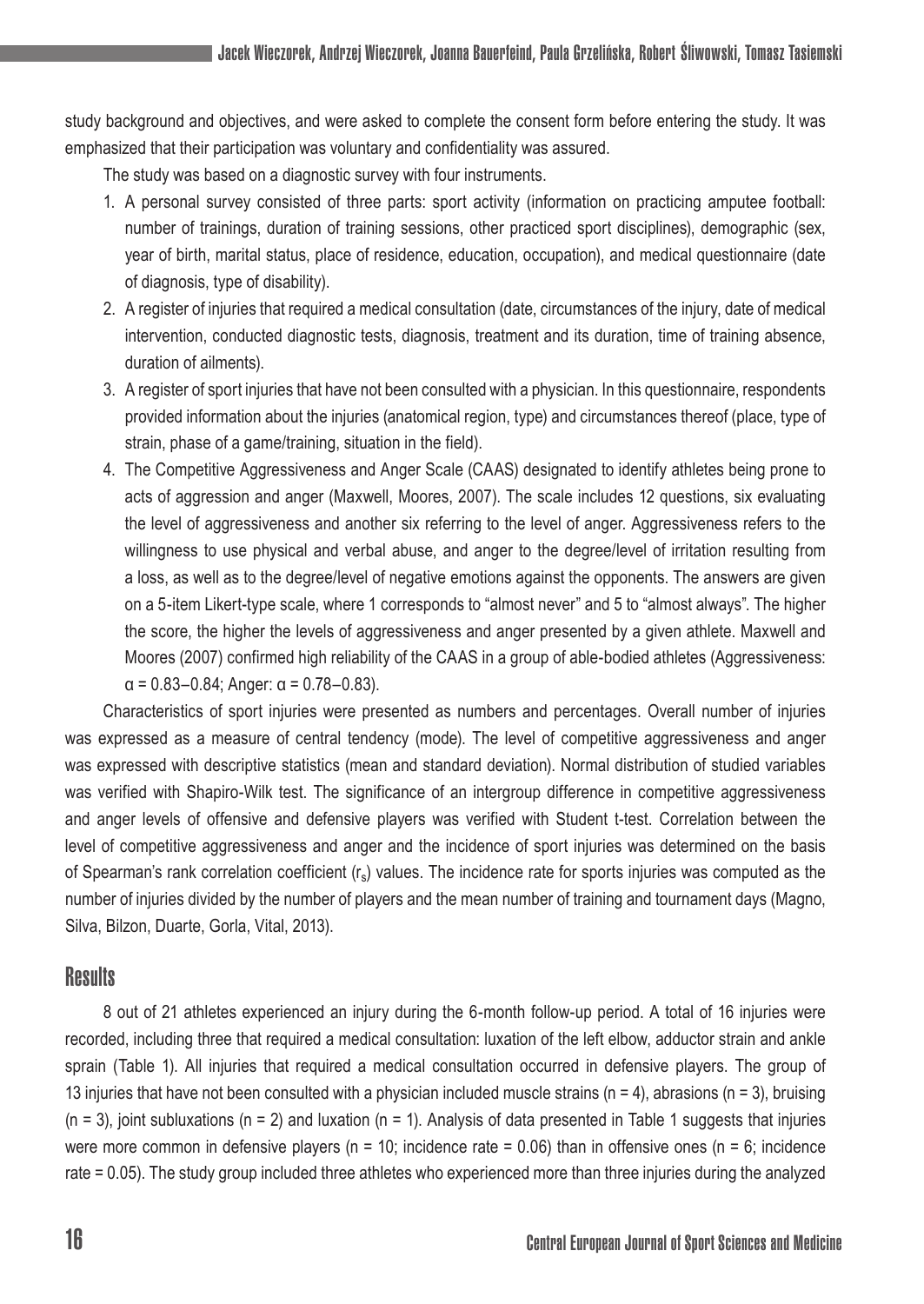period and a few persons with single contusions. Thirteen athletes, among them 67% of offensive players (Mo = 0) and 57% of defensive players (Mo = 0), did not experience an injury throughout the analyzed period.

|                                | Athlete   |                | Non-consulted with a physician | Consulted      |              |                |                  |       |
|--------------------------------|-----------|----------------|--------------------------------|----------------|--------------|----------------|------------------|-------|
| No.                            |           | abrasion       | bruising                       | muscle strain  | luxation     | subluxation    | with a physician | Total |
| 1.                             | Defensive | $\mathbf 0$    | $\mathbf 0$                    | 1              | 0            | 1              |                  | 3     |
| $\overline{2}$                 | Defensive | $\mathbf{0}$   | 0                              | 0              | 0            | 0              |                  |       |
| 3.                             | Defensive | $\mathbf{0}$   | 0                              | 0              | 0            | 0              | n                | 0     |
| 4.                             | Defensive | 0              | $\mathbf{0}$                   | 0              | 0            | 0              | N                |       |
| 5.                             | Defensive | 0              | 0                              | 0              | 0            |                | n                |       |
| 6.                             | Defensive |                |                                |                |              | 0              |                  |       |
| 7.                             | Defensive | $\mathbf{0}$   | 0                              | 0              | 0            | U              |                  |       |
| 8.                             | Defensive | $\Omega$       | $\mathbf{0}$                   | 0              | 0            | 0              | N                | 0     |
| 9.                             | Defensive | 0              | 0                              | 0              | 0            | 0              |                  | 0     |
| 10.                            | Defensive | 0              | $\mathbf{0}$                   | 0              | 0            | 0              | N                | 0     |
| 11.                            | Defensive | 0              | 0                              | 0              | 0            | $\mathbf{0}$   | $\mathbf{0}$     | 0     |
| 12.                            | Defensive | 0              | 0                              | 0              | 0            | 0              | 0                | 0     |
| Total (n)*                     |           | 1              | $\mathbf{1}$                   | $\overline{2}$ | $\mathbf{1}$ | $\overline{2}$ | 3                | 10    |
| Total (%)*                     |           | 8%             | 8%                             | 17%            | 8%           | 17%            | 25%              | 14%   |
| 1                              | Offensive | $\overline{2}$ | $\mathbf 0$                    | $\overline{2}$ | 0            | $\mathbf{0}$   | $\mathbf{0}$     | 4     |
| $\overline{2}$                 | Offensive | $\mathbf{0}$   | 1                              | 0              | 0            | $\Omega$       | $\Omega$         |       |
| 3                              | Offensive | $\mathbf{0}$   | $\mathbf{0}$                   | 0              | 0            | $\Omega$       | U                | 0     |
|                                | Offensive | $\mathbf{0}$   | $\mathbf{0}$                   | 0              | 0            | 0              | U                | 0     |
| 5                              | Offensive | $\Omega$       | $\mathbf{0}$                   | 0              | 0            | 0              | N                | 0     |
| 6                              | Offensive | $\mathbf{0}$   | 0                              | 0              | 0            | 0              | 0                | N     |
| 7                              | Offensive | $\mathbf{0}$   | 1                              | 0              | 0            | 0              | N                |       |
| 8                              | Offensive | $\mathbf{0}$   | 0                              | 0              | 0            | 0              | $\Omega$         | 0     |
| 9                              | Offensive | 0              | 0                              | 0              | 0            | 0              | $\mathbf{0}$     | 0     |
| Total (n)"                     |           | $\overline{2}$ | $\overline{2}$                 | $\overline{2}$ | 0            | $\mathbf{0}$   | $\mathbf{0}$     | 6     |
| Total (%)"                     |           | 22%            | 22%                            | 22%            | 0%           | $0\%$          | $0\%$            | 11%   |
| Overall in the study group (n) |           | 3              | 3                              | 4              | 1            | $\overline{2}$ | 3                | 16    |
| Overall in the study group (%) |           | 14%            | 14%                            | 19%            | 5%           | 10%            | 14%              | 13%   |

|  |  | Table 1. Detailed analysis of injuries experienced by amputee football players, stratified according to their position in the field |  |  |  |  |  |  |  |  |
|--|--|-------------------------------------------------------------------------------------------------------------------------------------|--|--|--|--|--|--|--|--|
|--|--|-------------------------------------------------------------------------------------------------------------------------------------|--|--|--|--|--|--|--|--|

\* Offensive players.

"Defensive players.

When the injuries were stratified according to their type and anatomical region involved (Table 2), they turned out to be more frequent in the lower limbs than in the upper ones. Lower limb injuries, specifically muscle strains  $(n = 3)$ , abrasions  $(n = 2)$  and bruising  $(n = 2)$ , typically involved thigh and hip. Subluxations or luxations  $(n = 2)$  were typical injuries of the upper limbs; also single cases of abrasion and bruising were observed in this anatomical region.

Circumstances of the injury may refer to the place it was experienced, type of strain, phase of a game/training and situation in the field (Table 3). The majority of injuries took place on a synthetic surface, the so-called artificial turf (n = 10). The risk of injury turned out to be higher during trainings (n = 9) than matches (n = 7). Most injuries (n = 10) occurred mid-training or mid-game. Regarding the situation in the field, four injuries took place during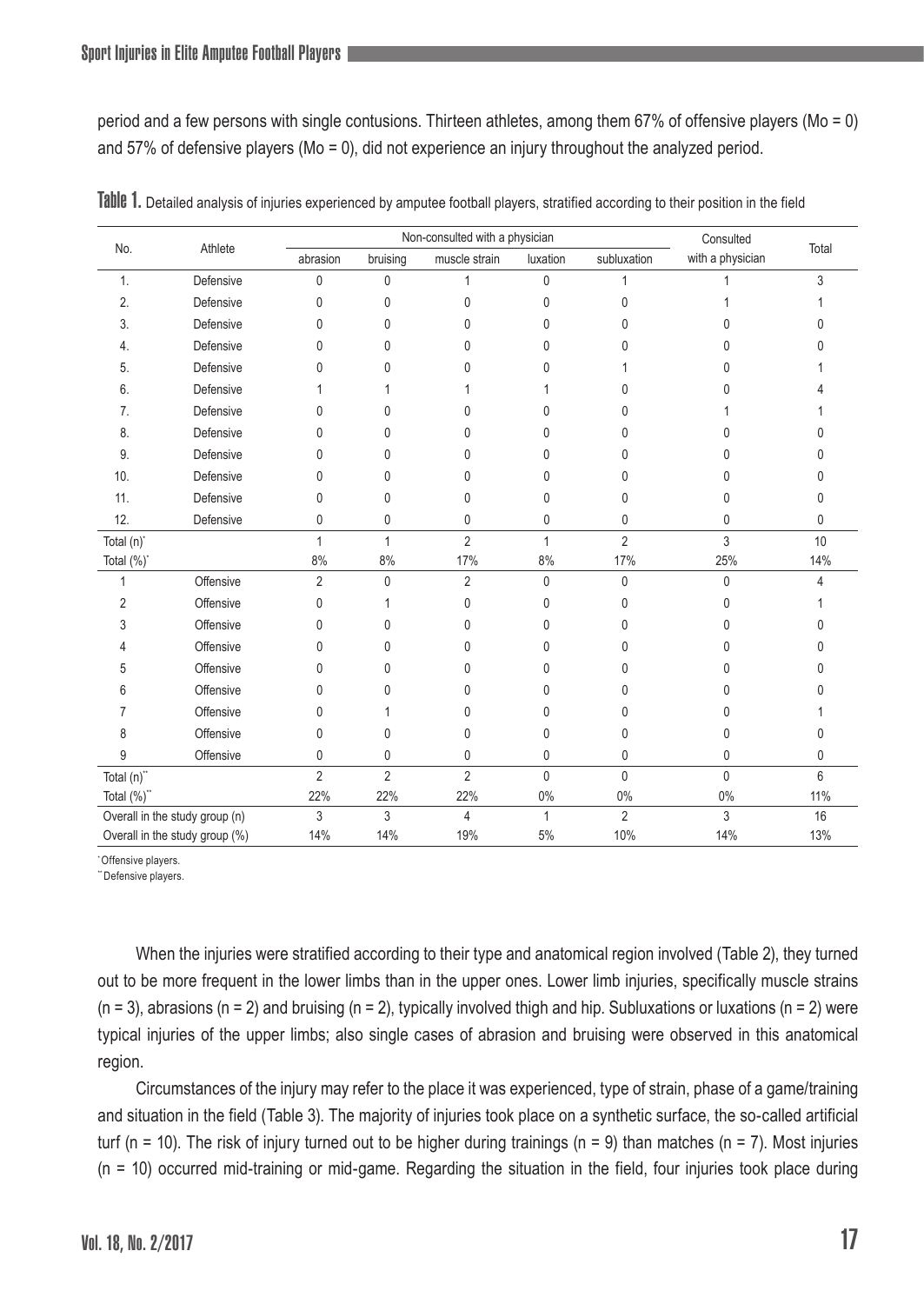interaction between a player who possessed the ball and his opponent. However, amputee football players equally often experienced injuries without interaction with their opponents, either possessing the ball (n = 4) or not (n = 4). Detailed data on the circumstances of injuries experienced by amputee football players are presented in Table 3.

|           | Consulted            |                             |                       |                                  |                   |  |  |  |  |  |
|-----------|----------------------|-----------------------------|-----------------------|----------------------------------|-------------------|--|--|--|--|--|
| abrasion  | bruising             | muscle strain               | luxation              | subluxation                      | with a physician  |  |  |  |  |  |
|           | upper limb $(n = 6)$ |                             |                       |                                  |                   |  |  |  |  |  |
| $-$ hand  | $-2nd$ digit         | - biceps brachii muscle     |                       | - proximal interphalangeal joint | - elbow luxation  |  |  |  |  |  |
|           |                      |                             |                       |                                  |                   |  |  |  |  |  |
|           |                      |                             | Lower limb $(n = 10)$ |                                  |                   |  |  |  |  |  |
| $-$ thigh | $-$ hip              | - triceps surae muscle      | $-$ hip joint         |                                  | - adductor strain |  |  |  |  |  |
| - knee    | - stump              | - quadriceps femoris muscle |                       |                                  | - ankle sprain    |  |  |  |  |  |
|           |                      | - hip adductors             |                       |                                  |                   |  |  |  |  |  |

Table 2. Anatomical regions affected during injuries experienced by amputee football players

#### Table 3. Circumstances of injuries experienced by amputee football players

| Circumstances of the injury                                        |                | Ш              | Ш              | IV             | V              | Sum            |  |  |  |  |
|--------------------------------------------------------------------|----------------|----------------|----------------|----------------|----------------|----------------|--|--|--|--|
| Place of injury                                                    |                |                |                |                |                |                |  |  |  |  |
| Indoor (rubber surface/tartan)                                     | 2              | 0              | 0              | 1              | 0              | 3              |  |  |  |  |
| Outdoor field with a synthetic surface (artificial turf)           |                | 3              | 4              |                |                | 10             |  |  |  |  |
| Outdoor field with a natural grass                                 | 0              | 0              |                | 0              | $\overline{2}$ | 3              |  |  |  |  |
| Type of strain                                                     |                |                |                |                |                |                |  |  |  |  |
| Game                                                               | $\overline{2}$ |                |                | $\overline{2}$ | 4              | $\overline{7}$ |  |  |  |  |
| Training                                                           |                | 2              | 4              | 0              | 2              | 9              |  |  |  |  |
| Phase of a game/training                                           |                |                |                |                |                |                |  |  |  |  |
| Early game/training (warmup)                                       | 1              | $\mathbf{0}$   | $\overline{2}$ |                | 0              | Δ              |  |  |  |  |
| Mid-game/-training                                                 | $\overline{2}$ | $\overline{2}$ | $\overline{2}$ |                | 3              | 10             |  |  |  |  |
| Late game/training                                                 | 0              |                | 1              | 0              | 0              | 2              |  |  |  |  |
| Situation in the field                                             |                |                |                |                |                |                |  |  |  |  |
| Interaction with an opponent (while possessing the ball)           |                | $\overline{2}$ |                | $\Omega$       | 0              | Δ              |  |  |  |  |
| Interaction with an opponent (without possessing the ball)         |                | 0              |                | 0              | 0              |                |  |  |  |  |
| Without interaction with an opponent (while possessing the ball)   |                | $\Omega$       |                | $\overline{2}$ |                |                |  |  |  |  |
| Without interaction with an opponent (without possessing the ball) | U              | 0              | 2              | 0              | $\overline{2}$ |                |  |  |  |  |
| Injury caused by crutches                                          |                |                | 0              | 0              | 0              | 2              |  |  |  |  |

I – abrasion, II – bruising, III – muscle strain, IV – luxation, V – subluxation.

Defensive players presented with lower levels of competitive aggressiveness and anger (mean = 31.5 pts, SD = 8.1) than offensive athletes (mean = 34.2 pts, SD = 12.3), but this difference did not turn out to be statistically significant ( $t = 0.6147$ ,  $p = 0.5461$ ). Moreover, no significant correlation was found between the level of aggressiveness and anger in sports and the number of experienced sport injuries ( $r_s = -0.095$ , p > 0.05).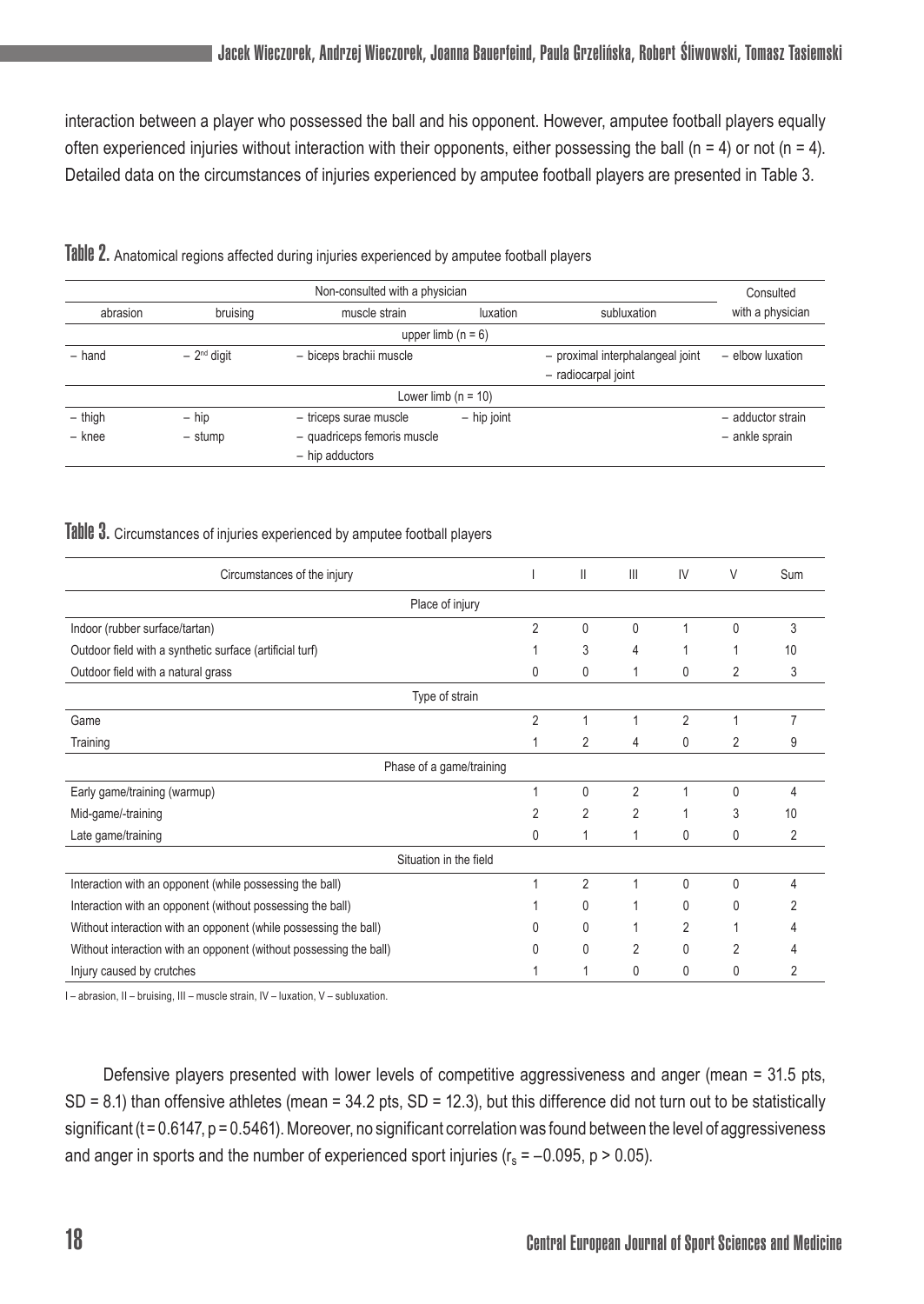## **Discussion**

Amputee football is a discipline addressed to relatively young persons, typically with a history of lower limb amputation and some sport experience, usually in football. Due to specific character of this discipline, players should present with high levels of general and special fitness, as well as with adequate football skills (Yazicioglu, Taskaynatan, Guzelkucuk, Tugcu, 2007; Simim, Silva, Júnior, Mendes, Mello, Mota, 2013). These are athletes with such predispositions who are sought at early stages of recruitment. On the other hand, amputee football also promotes development of the characteristics mentioned above.

The aim of this study was to characterize sport injuries experienced by amputee football players during a 6-month follow-up period. Although the study subjects experienced a total of 16 injuries, most of them did not require a medical consultation. Our hereby presented findings imply that injuries experienced by amputee football players do not differ significantly from those observed among representatives of other sport disciplines. They are neither more specific nor more harmful than in the case of other sports (Danis, Mikuła, 1999; Reeser, 1999; Wieczorek, Wieczorek, Jadczak, Śliwowski, Pietrzak, 2007; Bolach, Bolach, Dorobisz, 2010; Bolach, Bolach, Łobos, 2010a; Bolach, Bolach, Osiecka, 2010b; Bauerfeind, Koper, Wieczorek, Urbański, Tasiemski, 2015). Bolach et al. (2010b) analyzed the incidence of sport injuries among wheelchair rugby players. They showed that the incidence of injuries among representatives of this discipline is low (33%), similar to that observed in our amputee football players (38%). Similar to amputee football players, the most common types of injuries experienced by wheelchair rugby players were bruising, abrasions and muscle strains (Bolach, Bolach, Osiecka, 2010b). Aside from injuries of this type, our amputee football players suffered also from upper and lower limb sprains and subluxations.

According to Bolach et al. (2010b), wheelchair rugby players more often experienced injuries during competition than during trainings; an opposite phenomenon was observed in our present study of amputee football players who were more prone to injury during trainings. Perhaps, this should be linked to lesser popularity of amputee football and resultant lower number of played matches. Similar to amputee football players, also athletes practicing wheelchair basketball were shown to be more prone to injury during trainings, and typically experienced contusions of upper limbs. Consequently, despite many differences in specifics of these two disciplines, amputee football and wheelchair basketball seem to show some similarities in this matter (Curtis, Black, 2009).

Our study demonstrated that most injuries experienced by amputee football players took place mid-training or mid-game, typically on a synthetic surface. The latter phenomenon should be linked with the fact that most of amputee football tournaments are held on such a surface, which can be considered an important determinant of injury.

Amputee football players are more prone to experience upper limb injuries than representatives of its natural reference discipline, conventional football. While conventional footballers most commonly suffer from contusions of lower limbs and heads, nearly a half of injuries experienced by our amputee football players involved upper limbs, predominantly hand (Junge, Dvorak, Graf-Baumann, 2004, Junge, Dvorak, 2015). High incidence of hand injuries among amputee football players results from the specifics of this discipline in which upper limbs are largely involved for locomotor purposes.

In this study, we analyzed the incidence of sport injuries depending on players' position in the field. Most of defensive and offensive players did not experience an injury during the analyzed period, as confirmed by mode values equal to 0 (Mo = 0). The subset of players who experienced an injury included a greater proportion of defensive players, but the difference in the incidence of contusions among defensive and offensive athletes was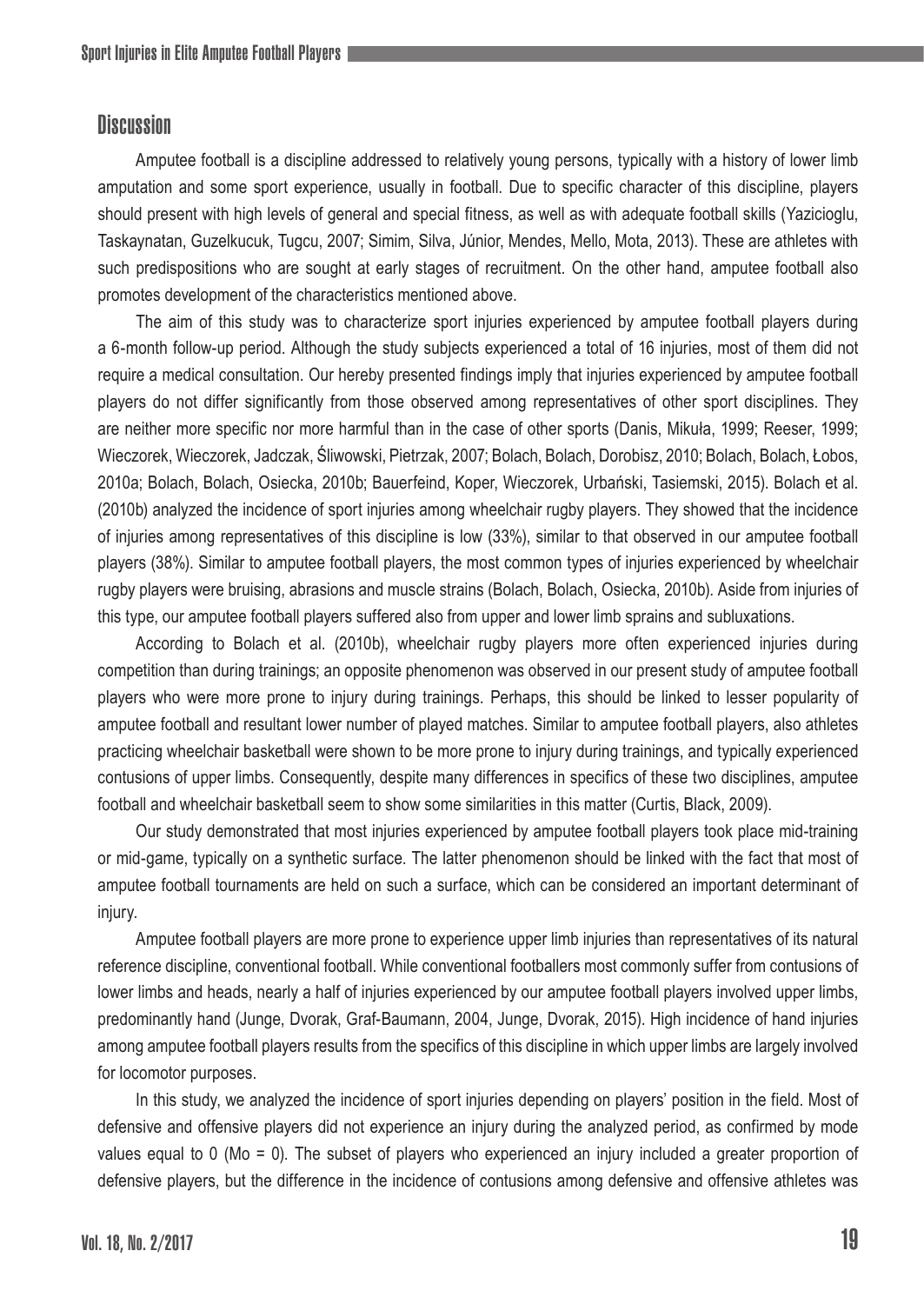relatively small. It is noteworthy, however, that more serious injuries that required medical consultation were recorded solely among the defensive players. This observation is inconsistent with the results published by Bauerfeind et al. (2015), according to whom these were offensive wheelchair rugby players who were more prone to sport injuries. Consequently, our findings imply that amputee football, particular emphasis should be put on prevention of injuries in players with more defensive tasks.

Another objective of this study was to analyze a relationship between the level of competitive aggressiveness and anger and the players' position in the field. We assumed that depending on their aggressiveness and anger levels, amputee football players are predisposed to play as defenders or attackers, which in turn affects their risk of injury. However, we did not observe a significant difference in the competitive aggressiveness and anger levels of defensive and offensive athletes, which implies that this parameter is not related to player's role in the field. Furthermore, no significant relationship was found between the number of injuries experienced by our athletes and their aggressiveness and anger levels, which constitutes another argument for the lack of association between the risk of injury and player's personality. This finding is consistent with the results of the study of wheelchair rugby players, conducted by Bauerfeind et al. (2015).

We analyzed the risk of injury in amputee football players from a different perspective than in most previous studies dealing with the problem in question. The authors of previous studies typically analyzed the occurrence of injuries retrospectively, referring to the whole history of a given athlete (Wieczorek, Wieczorek, Jadczak, Śliwowski, Pietrzak, 2007; Bolach, Bolach, Dorobisz, 2010; Bolach, Bolach, Łobos, 2010a; Bolach, Bolach, Osiecka, 2010b). Such attitude provides an information about the overall prevalence of injuries involving specific body parts in representatives of various disciplines, but without specifying a starting point of the analysis. In contrast, we studied the incidence of sport injuries among amputee football players during the specified 6-month period. As a result, the number of injuries documented in our study may seem relatively smaller. We studied a relationship between the incidence of injuries and the number of training sessions and games. Such attitude seems reasonable as it determines the link between each injury and its cause, thus providing a rationale for implementation of appropriate preventive measures (Bauerfeind, Koper, Wieczorek, Urbański, Tasiemski, 2015). Moreover, the data on anatomical regions being particularly predisposed to injury can be included in such analysis.

To the best of our knowledge, the hereby presented study was the first one to assess the risk of sport injury among amputee football players. Although amputee football is a relatively new sport discipline in Poland, it is a subject of a dynamic development, representing an attractive form of sport activity for persons with a history of unilateral limb amputation. We are well aware of potential limitations of this study, associated with a relatively small size of the sample and its heterogeneity in terms of age. However, it should be stressed that we examined solely the members of Polish National Amputee Football Team, i.e. a selected group of elite amputee footballers representing our country during international tournaments.

It should be remembered that playing football with crutches requires high speed and dynamics, frequent sidesteps, rapid start and stop movements, which is particularly challenging in the case of disabled athletes. Consequently, such persons need to present with a specific combination of strength and endurance, as well as with a good motor coordination, balancing skills and proprioception (Yazicioglu, 2007; Yazicioglu, Taskaynatan, Guzelkucuk, Tugcu, 2007; Özkan, Kayıhan, Köklü, Ergun, Koz, Ersöz, Dellal, 2012). These skills constitute the basis for specific motor patterns characteristic for amputee football, sometimes substantially different from those typical for other team sports, including conventional football. Consequently, amputee football and conventional football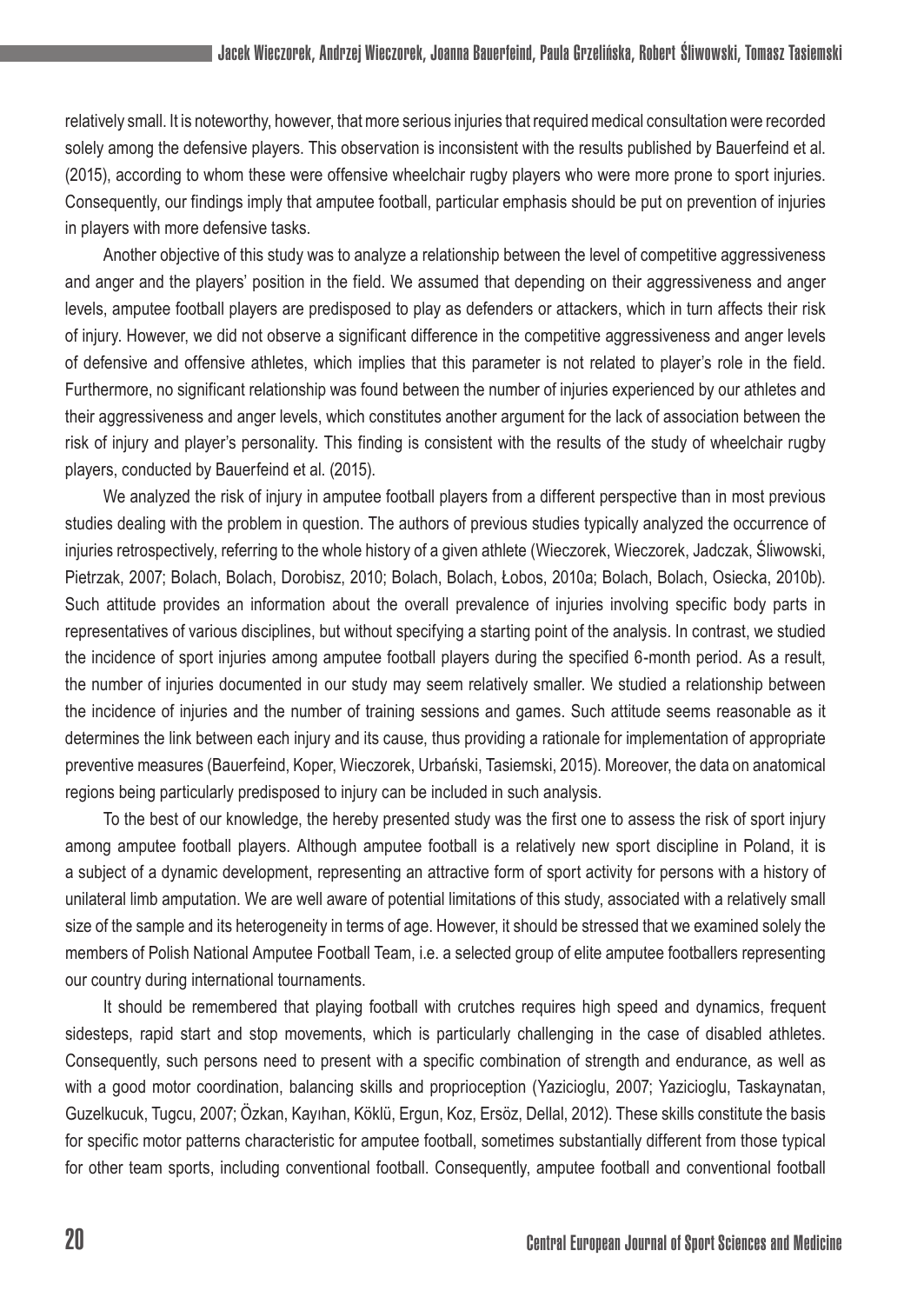should be considered two distinct sport disciplines. The principal difference stems from the fact that amputee footballers use crutches, and as a result these are their upper limbs which play a key role during movement (Özkan, Kayıhan, Köklü, Ergun, Koz, Ersöz, Dellal, 2012). During the course of trainings, amputee players need to develop specific motor patterns that provide adequate football technique irrespective of changing fulcrum.

Consequences of sport injuries in physically disabled persons are markedly more serious than in able-bodied athletes (Bauerfeind, Koper, Wieczorek, Urbański, Tasiemski, 2015). This puts particular emphasis on monitoring of injuries experienced by physically disabled athletes during the course of training, and identification of their determinants. Such data are vital from the perspective of coaching team, medical staff and players themselves, providing information on the most common types of injuries, typically affected anatomical regions and predisposing situations in the field.

# Conclusions

1. Amputee football seems to be associated with low risk of injury, since only several bodily contusions were documented throughout the study period. The injuries occurred in 38% of the players; this makes amputee football a relatively safe discipline which can be recommended to physically disabled persons.

2. Contrary to conventional football, injuries experienced by amputee football players were not limited to lower limbs, but also upper limbs were affected. Most injuries were abrasions, bruising and muscle strains. The occurrence of upper limb injuries should draw attention of coaching teams and medical staff to appropriate training and biological renewal programs aimed at proper preparation of players to competition.

3. Amputee footballers more often experienced injuries during trainings than matches, which points to their considerable involvement in preparation to sport competition.

4. Sport injuries were more frequent among defensive than offensive players; also injuries requiring medical consultation occurred solely in the former group.

5. Offensive and defensive players did not differ significantly in terms of their competitive aggressiveness and anger levels, which implies that the latter parameter is not related to athletes' function in the field. Moreover, no association was found between the incidence of sport injuries and the levels of aggressiveness and anger presented by amputee footballers.

### References

- Bauerfeind, J., Koper, M., Wieczorek, J., Urbański, P., Tasiemski, T. (2015). Sports Injuries in Wheelchair Rugby A Pilot Study. *J Human Kinet*, *48*, 123–132.
- Bolach, E., Bolach, B., Dorobisz, K. (2010). Traumas and sport damages in sitting volleball. *Rozprawy naukowe AWF we Wrocławiu*, *30*, 136–145.
- Bolach, B., Bolach, E., Łobos, S. (2010a). Strains and injuries of the disabled players *of* standing volleyball. *Rozprawy naukowe AWF we Wrocławiu*, *30*, 146–155.
- Bolach, B., Bolach, E., Osiecka, A. (2010b). Sports injuries and overstraining syndromes in wheelchair rugby players. *Rozprawy naukowe AWF we Wrocławiu, 30*, 126–135.
- Chin, T., Sawamura, S., Fujita, H. (2001). Effect of endurance training program based on anaerobic threshold (AT) for lower limb amputees. *J Rehabil Res Dev*, *38* (1), 7–11.
- Curtis, K., Black, K. (1999). Shoulder Pain in Female Wheelchair Basketball Players. *J Orthop Sports Phys Ther, 29* (4), 225–231.

Danis, D., Mikuła, W. (1999). Injuries and strain syndroms in sportsmen of basketball on wheelchairs. *Med Sport*. *101*, 15–17.

Ferrara, M.S., Buckley, W.E. (1996). Athletes with disabilities injury registry. *Adapt Phys Act Q*, *13*, 50–60.